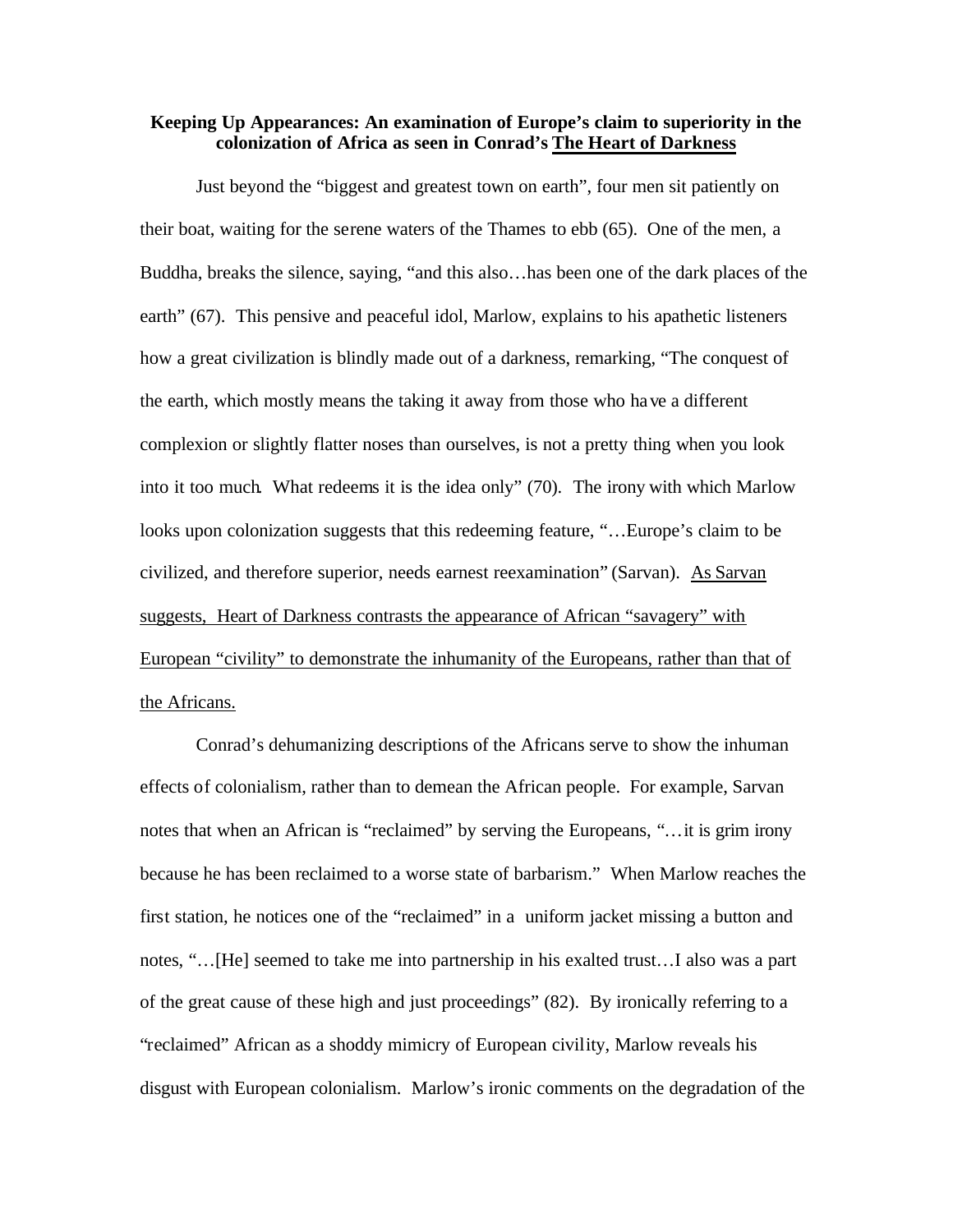African people continue as he describes a "useful" fireman who had been instructed to fire a boiler properly, lest an "evil spirit...take a terrible vengeance" (110). By referring to this man as, "…an improved specimen" and by describing his appearance as, "…a dog in a parody of breeches and a feather hat, walking on his hind-legs," Marlow suggests that the man is in a much worse state now than when he had been a "barbarian" (109). Marlow bitterly remarks that, "He ought to have been…on the bank, instead of …full of improving knowledge…A few months of training had done for that really fine chap" (109-110). In effect, the white men, who possessed the "civility" to teach the "savages" properly, choose to reduce them to "parodies" who live in fear and degradation.

When Marlow describes the dying Africans in the "grove of death," he does not mean to dehumanize them, but suggests that the inhumanity of colonialism has reduced them to their present state. Striking an obvious blow to European colonialism, he narrates, "[The Africans] were nothing earthly now…Lost in uncongenial surroundings, fed on unfamiliar food, they sickened, became inefficient, and were then allowed to crawl away and rest" (83). By describing the Africans as an inefficient work force, Marlow does not demean their humanity, but ironically refers to the inhumanity of the Europeans responsible for the Africans' unfortunate state. Later, Marlow contrasts this scene of hopeless death with the vibrant image of the natives yelling and stamping their feet on the shore. At this point, Marlow denies that these people could be inhuman and contemplates the kinship which he feels, uncomfortably, binds Europeans and Africans together. Thrilled by the thought of the Africans' humanity, Marlow says that when "principles…[and] acquisitions…fly off at the first good shake", all that remains is the truth of humanity. Therefore, Marlow's descriptions of the Africans as degraded or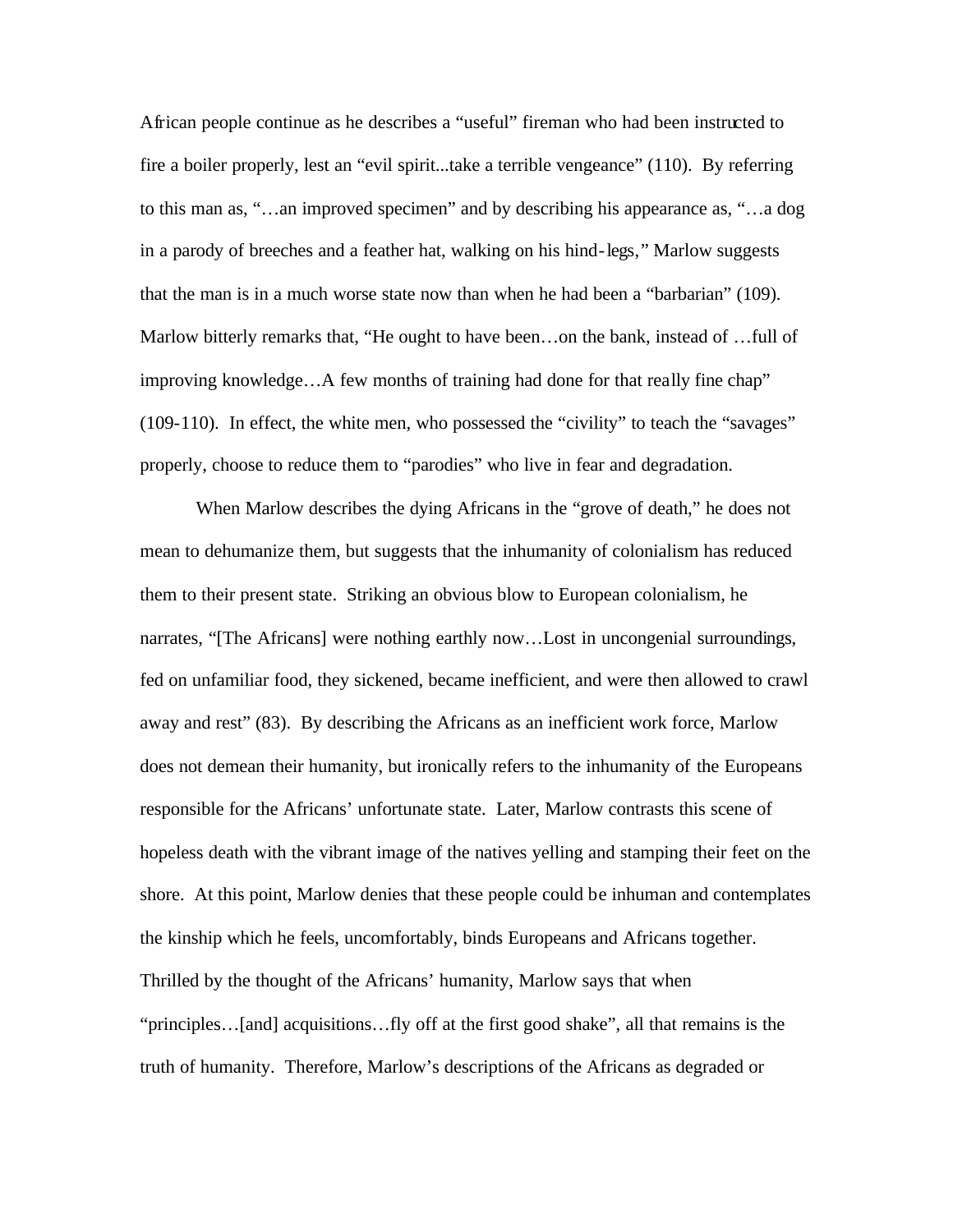ridiculous demonstrate the inhumanity of colonialism that has lowered the "savages" to their present condition.

In his criticism, Sarvan claims that the Europeans, rather than the Africans, are barbaric by contrasting the "subtle horrors" manifested by almost all the Europeans Marlow meets with the "savagery" of the Africans. When Marlow arrives at the first station, he playfully admits his respect for the company's chief accountant because, "…in the great demoralization of the land he kept up his appearance" (84-85). This ironic sentiment contrasts sharply with the horror of the phantom-like Africans dying like flies, just outside the accountant's door. The "subtle horror" of this European fashion wonder develops further when Marlow reveals the accountant's composure and even annoyance concerning the death and demoralization that surround him. The fact that the accountant would step out of his office "'to get a breath of fresh air'" so near the "grove of death," as though it was a park, immediately strikes Marlow as "odd" (84). Later, the accountant becomes annoyed with the invalid dying in his office and even complains that the dying man's sighs ruin his concentration and interfere with his work. Clearly, the first "civilized" European Marlow meets in Africa manifests "subtle horrors" with his callous, even savage, reactions towards death, despite his "civil" emphasis on appearance.

Several times during his voyage, Marlow remarks upon the greed and cruelty of the European pilgrims in contrast to the respect he feels for the restraint shown by the Africans. At the first station, Marlow observes the pilgrims' hypocrisy and treachery when he describes the slandering and "back-biting" that they commit in attempting to acquire a high appointment at an ivory trading post. Marlow recognizes the "subtle horror" in the European pilgrim's greed when he says that nothing ever really came of the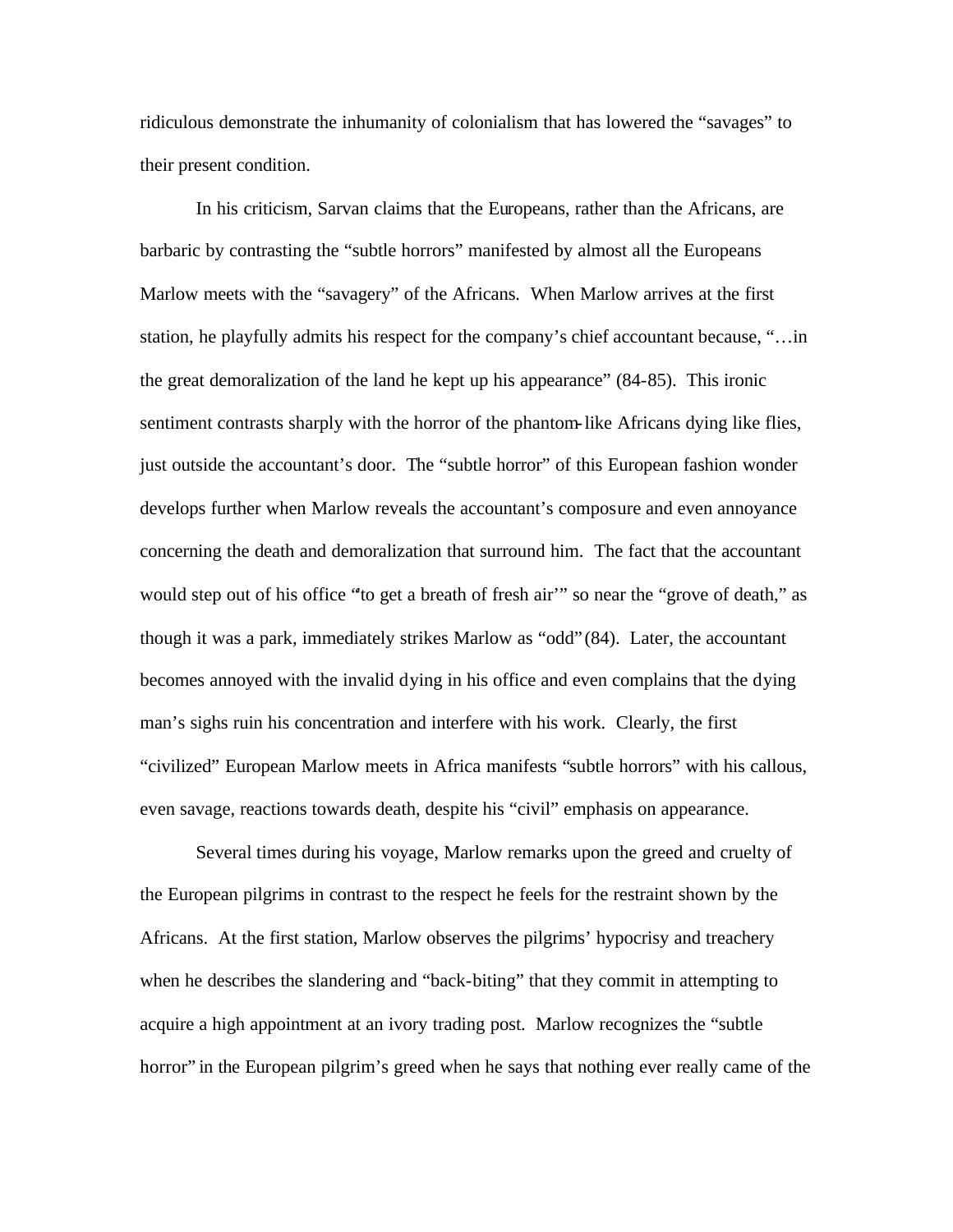plots against each other, and that, "It was as unreal as everything else--as the philanthropic pretense of the whole concern…" (93). Later, Marlow contrasts the European pilgrims' cowardice with the strength of the Africans during the river trip. When the steamboat whistle scares away some attacking Africans, one pilgrim in pink pajamas brags that he and the other Europeans had "slaughtered" the attackers, and Marlow ironically notes that, "[the pilgrim] positively danced, the blood-thirsty little gingery beggar. And he had nearly fainted when he saw the wounded man! I could not help saying, 'You made a glorious lot of smoke, anyhow'" (130). Such European hypocrisy and pompousness contrasts with the respect Marlow feels for the wood-cutter cannibals on board, who demonstrate impressive restraint in the face of lingering starvation. Marlow marvels at their courage and strength, and reveals his surprise when he says, "…I saw that something restraining, one of those human secrets that baffle probability, had come into play there…Restraint! I would just as soon have expected restraint from a hyena prowling amongst the corpses of a battlefield" (117). As Sarvan remarked, the contrast made between the Europeans' blood-thirsty cruelty and the Africans' "dazzling" restraint seriously questions European "superiority" and humanity.

Of course the most celebrated white man Marlow finally meets on his voyage is the enigmatic Mr. Kurtz, whose greed and inhumanity question Europe's claim to a higher "civilization". After hearing of Kurtz's success and "genius" from other greedy Europeans such as the manager, Marlow finally discovers that Kurtz has been posing as a god to compel the Africans to wage wars for ivory. The horror of Kurtz's corruption first strikes Marlow when he sees the shriveled human heads decorating the fence posts surrounding Kurtz's station. At this point, Marlow realizes that, unlike the wood-cutters,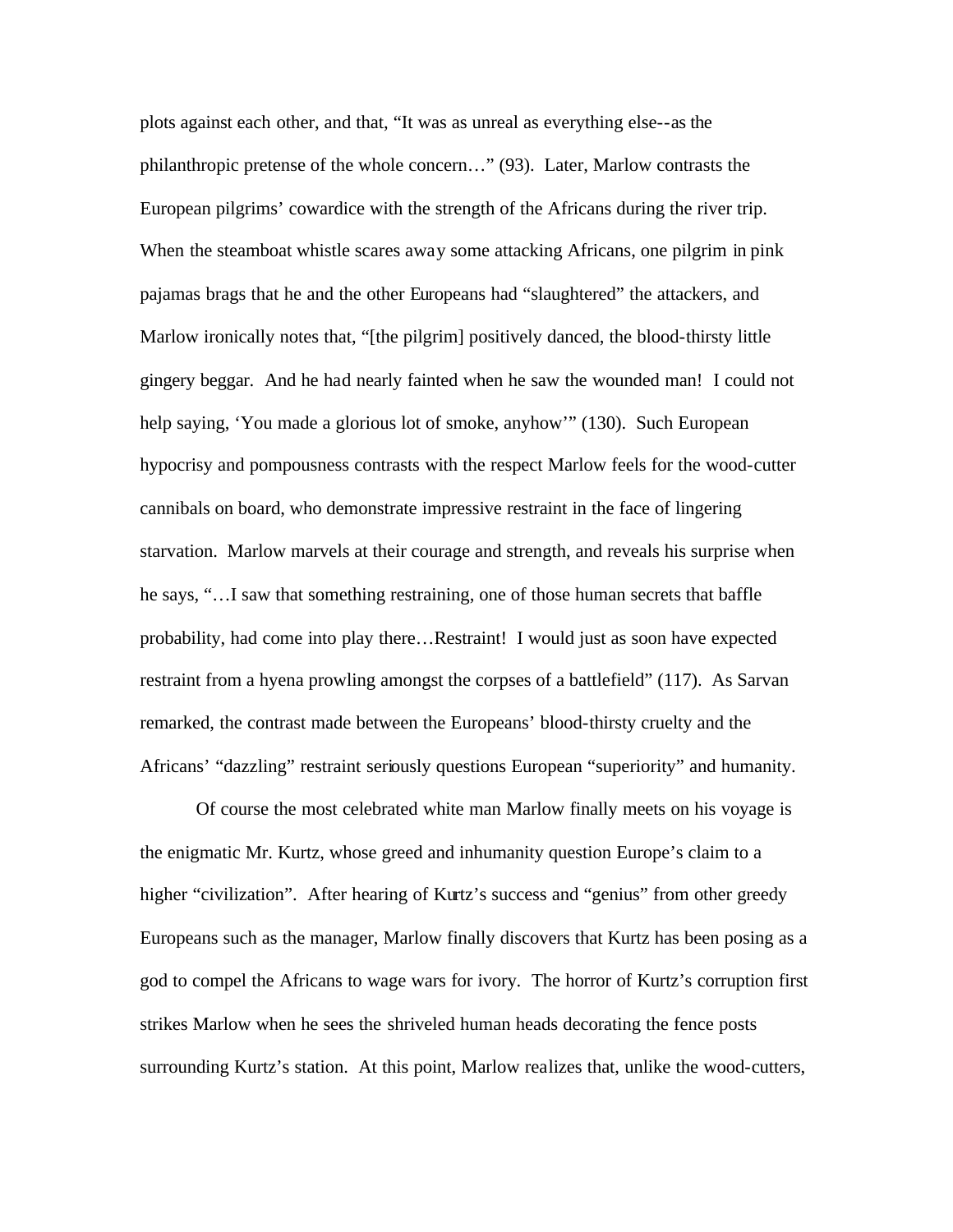"…Mr. Kurtz lacked restraint in the gratification of his various lusts…" (138). When Kurtz tries to crawl back to the Africans, Marlow realizes that he has absolutely no restraint over himself, which contrasts sharply with the starving cannibals. Marlow discovers another window into Kurtz's soul when he reads Kurtz's report, which begins with such idealistic themes as, "By the simple exercise of our [the Europeans'] will we can exert a power for good practically unbounded [over the Africans]…" (127-128). However, this nobly-worded, altruistic report ends with the "luminous and terrifying" phrase, "'Exterminate all the brutes!" (128). Shocked, Marlow's rising enthusiasm for "the cause" is dashed to bits, and he resolves to take care of Kurtz's memory and never to let anyone else look upon these ignoble words. Although Marlow's reasons for hiding the truth about Kurtz remain an ultimate mystery, evidence suggests that Marlow wishes to protect others form the inhumanity of this "civilized" European. Marlow suggests that even Kurtz himself finally glimpses the truth of his corrupted soul when he expresses self-knowledge with his dying words, "The horror! The horror!" (154). In addition to protecting the report, Marlow protects the "Intended" from these revealing words by telling her that Kurtz's last words were her name. After all, Marlow believes that women are out of touch with the truth, and he feels that he must protect their idealism. Therefore, Marlow defends the infamous Kurtz twice, not because he supports Kurtz's racist ideas, but because he wants to protect others from such ugly sentiments and keep the spirit of idealism alive. Although other Europeans describe Kurtz as one of the "gang of virtue" and "an emissary of pity and science and progress", Kurtz's inhumanity and lack of restraint oppose the ideal that European "civilization" is superior to the "savagery" of the Africans. Therefore, Sarvan is justified in claiming that, while the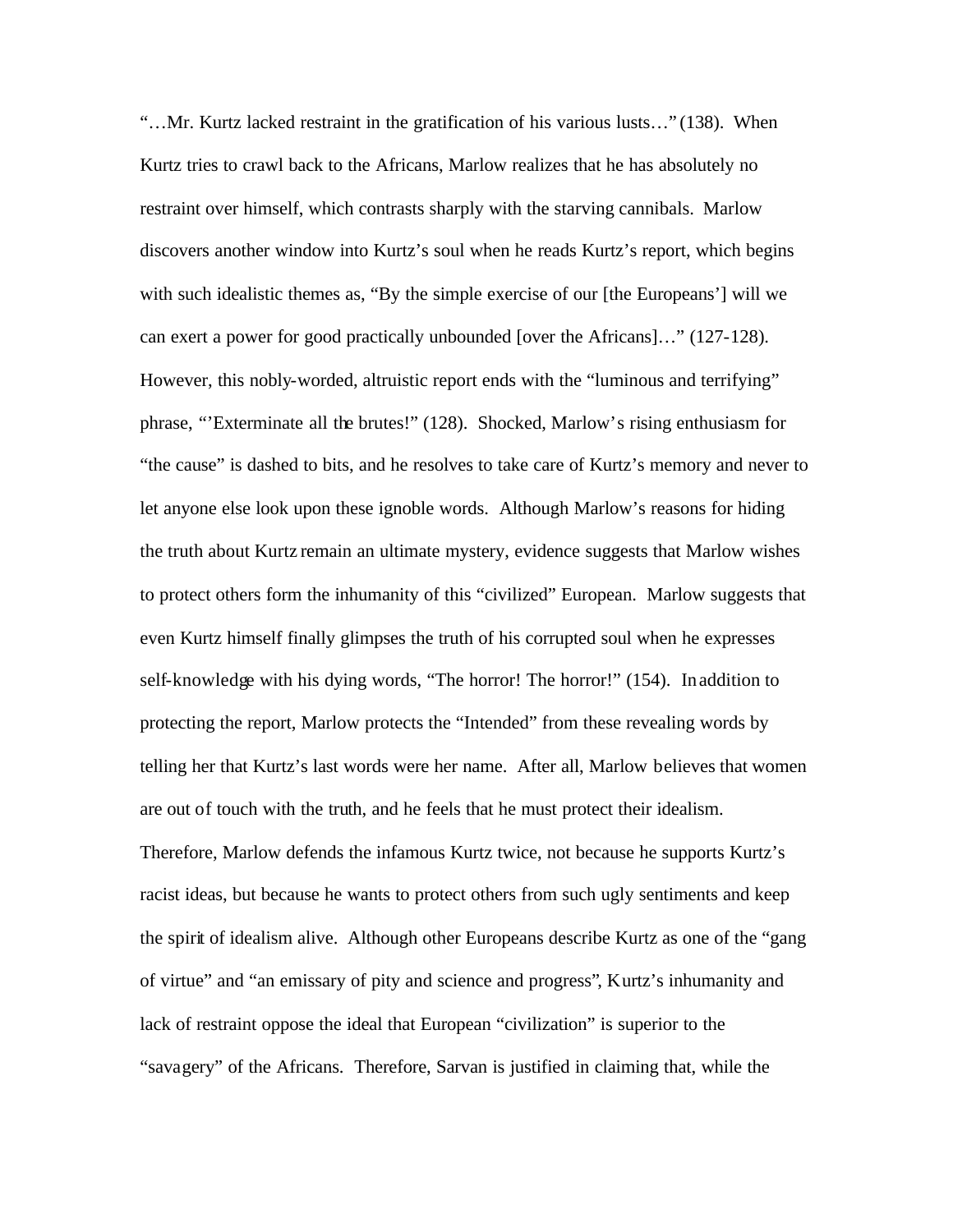Europeans appear to be more civilized in their advances in technology and even fashion, the "subtle horrors" that they manifest is actually worse than the Africans' "uncomplicated 'savagery'" (Sarvan).

Marlow's obsession with the colors white and black in Heart of Darkness ironically contrasts European "civility" with African "savagery to reexamine European superiority. In many instances, Marlow's disgust with the white sepulchral city's ignorance comes into direct opposition with his obsession with the darkness of Africa. Marlow describes the Europeans of the sepulchral city as, "…intruders whose knowledge of life was to me a pretence…[whose] assurance of perfect safety, was offensive to me" (156). However, Marlow prefers to laugh at the Europeans' "stupid importance" and grin "...bitterly at perfectly respectable people" rather than enlighten them. When he finds Kurtz's Intended in mourning even a year after Kurtz's death, Marlow's description of her focuses on "her forehead, smooth and white...illumined by the light of belief and love" and notes how, in the darkening room, she catches the remaining light in all her pale features (161). Full of pity for this ignorant woman, Marlow finds that he cannot destroy her ignorant idealism by telling her the truth of Kurtz's horrors because, "It would have been too dark…" (164). Clearly, the horrors of colonialism are so demoralizing, Marlow would rather allow the Europeans to go on believing in their superiority and idealistic virtues of colonialism than to admit the truth. By relating ignorance to the color white, Marlow's bitterness towards the idealistic, white inhabitants of the white sepulchral city questions Europe's claim to a superior civilization.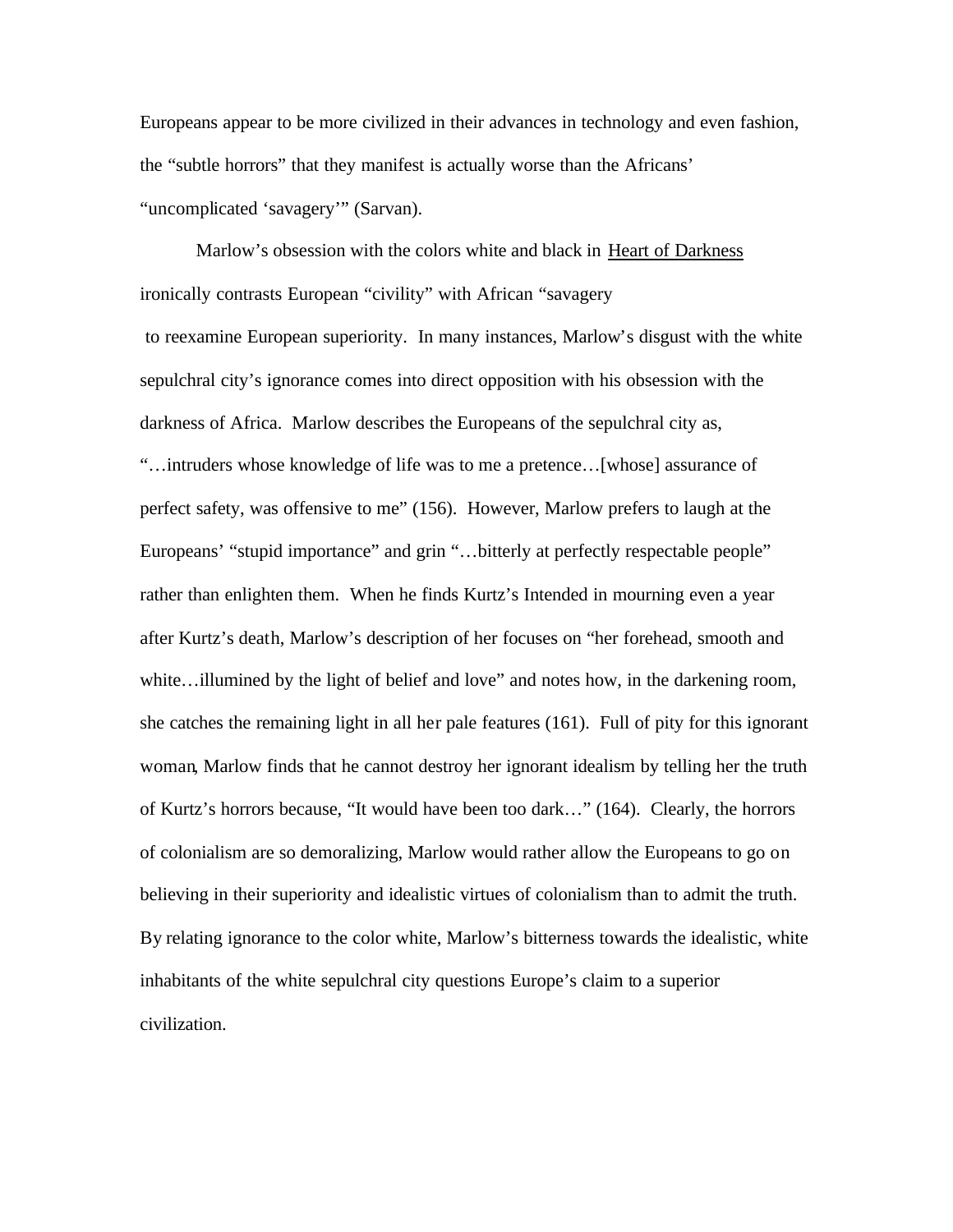Likewise, Marlow's obsession with the blackness of Africa and the Africans does not serve to continually point out racial differences, but acts to question European superiority. As previously discussed, Marlow's disgust with white ignorance reveals his preference for the darkness of Africa. Even when Marlow describes the "black bones" and "black cloth" of the "black shapes…in the dim light" of the grove, he does not degrade the Africans, but links blackness with death and vividly reveals the inhumanity of European colonialism. In other instances, The Heart of Darkness refers to the color black when revealing Europe's suppressed feeling of kinship with the Africans. When Marlow's African helmsman lays dying at his feet, Marlow remarks that, although this "…savage…was no more account than a grain of sand in a black Sahara…that look he gave me…remains…in my memory—like a claim of distant kinship affirmed in a supreme moment" (128-129). In order to extend this feeling of kinship between Europeans and Africans, Marlow often describes parts of Europe as being dark, while the Africans sometimes have strikingly white features. For example, Marlow describes London as a dark and "brooding" town, while an African dying in the "grove of death" has a "white worsted…[which]looked startling round his black neck" (84). As Marlow "…penetrate[s] deeper and deeper into the heart of darkness", the intermingling of white and black creates a feeling of kinship between Europeans and Africans. The contrast between the connotations of white and black in The Heart of Darkness ironically suggests that European "superiority" is appearance only, as Sarvan suggests.

Having related these vivid descriptions of the events of his journey, the Buddha remains mysteriously silent on the topic of African culture. Indeed, Marlow never pretends to judge or even understand the Africans, as he has not actually experienced